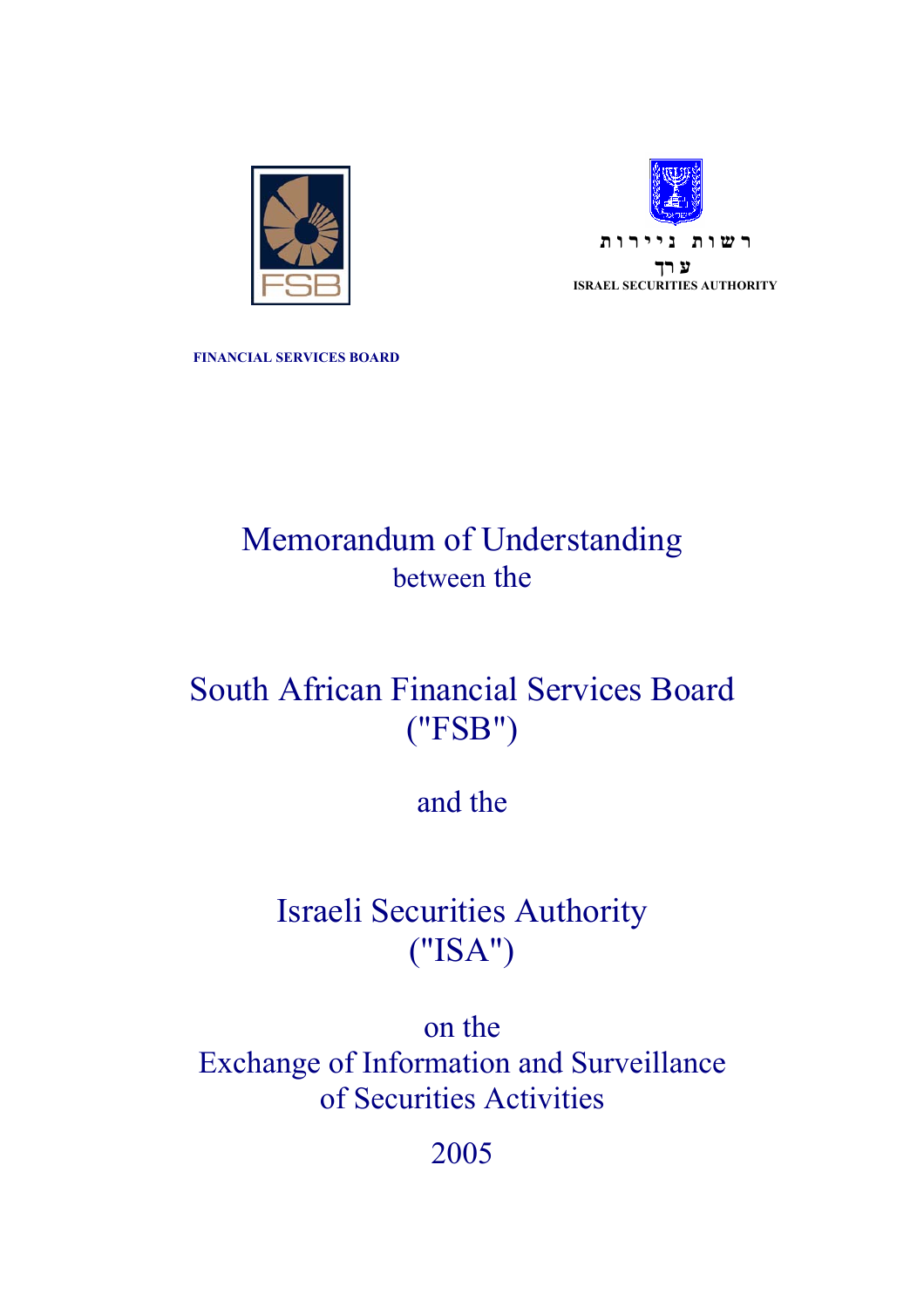The FSB and the ISA,

Considering the increasing internationalization, harmonization and interdependence of Financial Markets due e.g. to the use of modern technology and the need for closer co-operation between exchanges, for the broadest possible mutual assistance, for the strengthening of cross-border co-operation in order to enhance investor protection, to promote the integrity of financial markets and more generally to facilitate performance of the supervisory functions and the effective enforcement of the laws and regulations governing the markets;

Considering that such approach entails the sharing of different types of information given the various duties vested in the Authorities;

Considering that the most expedient way to achieve a necessary consensus is a Memorandum of Understanding;

Have thus reached the following understanding:

#### **Article 1 - Principles**

Without prejudice to the provisions set forth by the South African and Israeli legislation, the purpose of this Memorandum of Understanding is to establish a general framework for co-operation and consultation between the Authorities referred to hereinafter, in order to facilitate the fulfilling of their supervisory responsibilities. The provisions of this Memorandum of Understanding are not intended to create legally binding obligations or supersede domestic laws and regulations.

## **Article 2 - Definitions**

- 1. "Authority" means the Financial Services Board and/or the Israel Securities Authority.
- 2. "Financial markets " means the institutions, persons and markets or any other securities and derivatives market regulated or supervised by the Authorities respectively.
- 3. "Intermediary" means any investment firm, bank, collective investment scheme and any other person acting within the scope of competence of the Authorities.
- 4. "Issuer" means a person making an offer to the public or seeking listing of a security.
- 5. "Laws and regulations" means any laws and regulations in force in the respective states of the Authorities.
- 6. "Person" means any natural or legal person.
- 7. "Requested Authority" means the Authority to whom a request is made under this Memorandum of Understanding.
- 8. "Requesting Authority" means the Authority making a request under this Memorandum of Understanding.
- 9. "Securities" means shares, debentures, bonds and other forms of securitized debts, futures and derivative products including commodity derivatives, participatory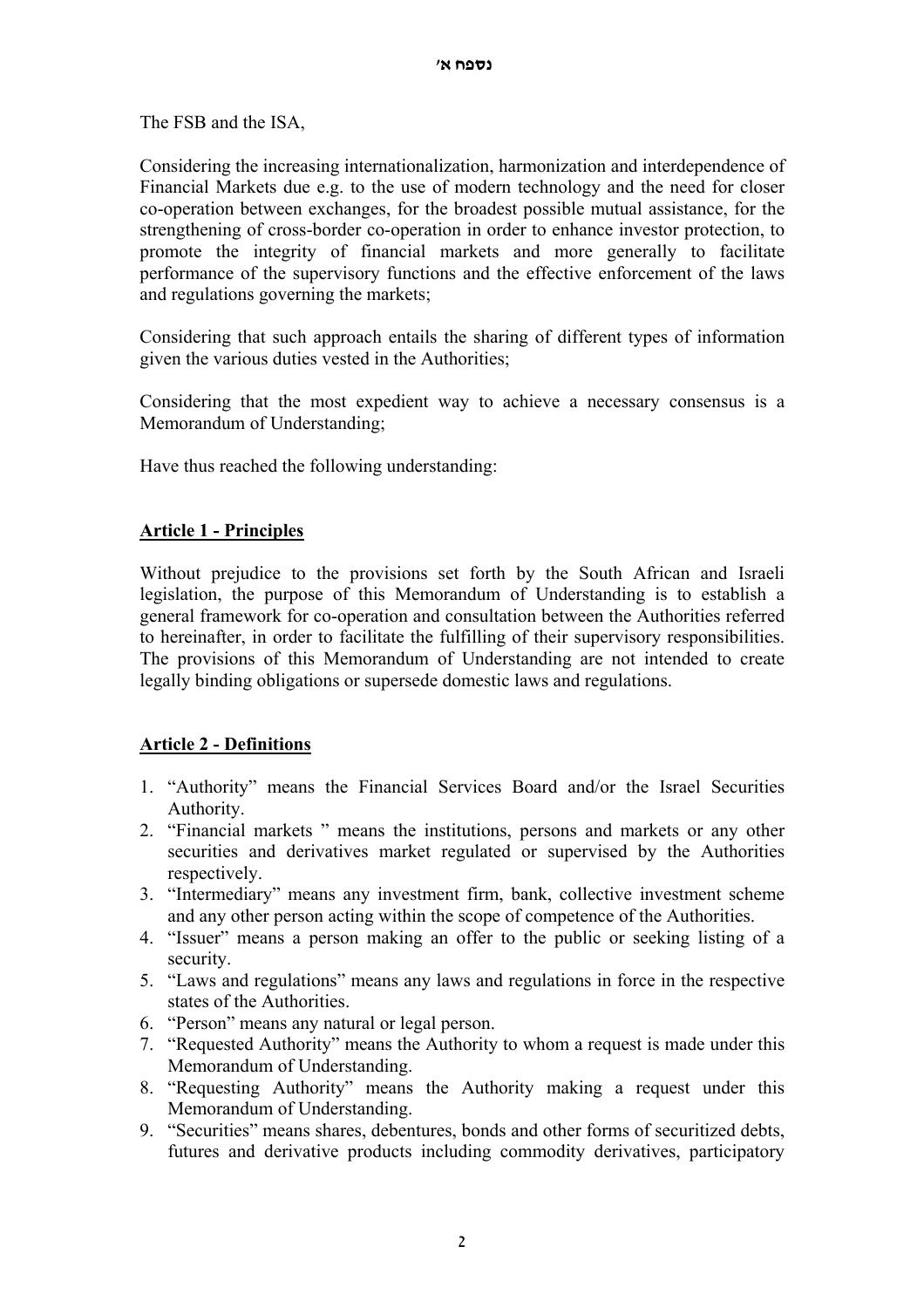interests in collective investment schemes and other financial products traded in the respective states of the Authorities.

## **Article 3 - Scope of assistance**

- 1. To the extent permitted by their respective laws and regulations, the Authorities shall provide each other with the fullest mutual assistance in any matter falling within the competence of the Authorities, including in particular the following areas:
	- a. investigations and enforcement in connection with applicable laws and regulations relating to insider dealing, market manipulation and other fraudulent or manipulative practices in the securities field,
	- b. investigation and enforcement of, and monitoring compliance with, applicable laws and regulations relating to dealing in, advising on and the management, administration and safekeeping of securities,
	- c. checking that the conditions for the taking up of (or continuing in) business as an Intermediary are met (including e.g. the enforcement of requirements to be authorized),
	- d. enforcing and monitoring compliance with applicable laws and regulations relating to the disclosure of interests in securities, take-over bids or the acquisition of influence over financial intermediaries,
	- e. the supervision of the financial markets, including the clearing and settlement, the monitoring and surveillance of transactions in securities listed on regulated markets,
	- f. enforcing or monitoring compliance with applicable laws relating to the duties of issuers and offerors of securities in relation to the disclosure of information.
- 2. In cases where the information requested may be maintained by, or available to, another authority within the country of the Requested Authority, the Authorities will endeavour to provide full assistance in obtaining the information requested, to the extent permitted by their respective national laws and regulations. If necessary, the Requested Authority shall provide the Requesting Authority with sufficient information to establish direct contact between the Requesting Authority and the other authority.
- 3. The Requested Authority may refuse to act on a request for assistance where communication of the information might adversely affect the sovereignty, security or public policy of the State of the Requested Authority or where judicial proceedings for the imposition of criminal penalties have already been initiated in the jurisdiction of the Requested Authority, in respect of the same actions and against the same persons, or, on the grounds that the provision of assistance might result in a judicial or administrative sanction being imposed, where a nonappealable judicial or administrative sanction has already been imposed, in the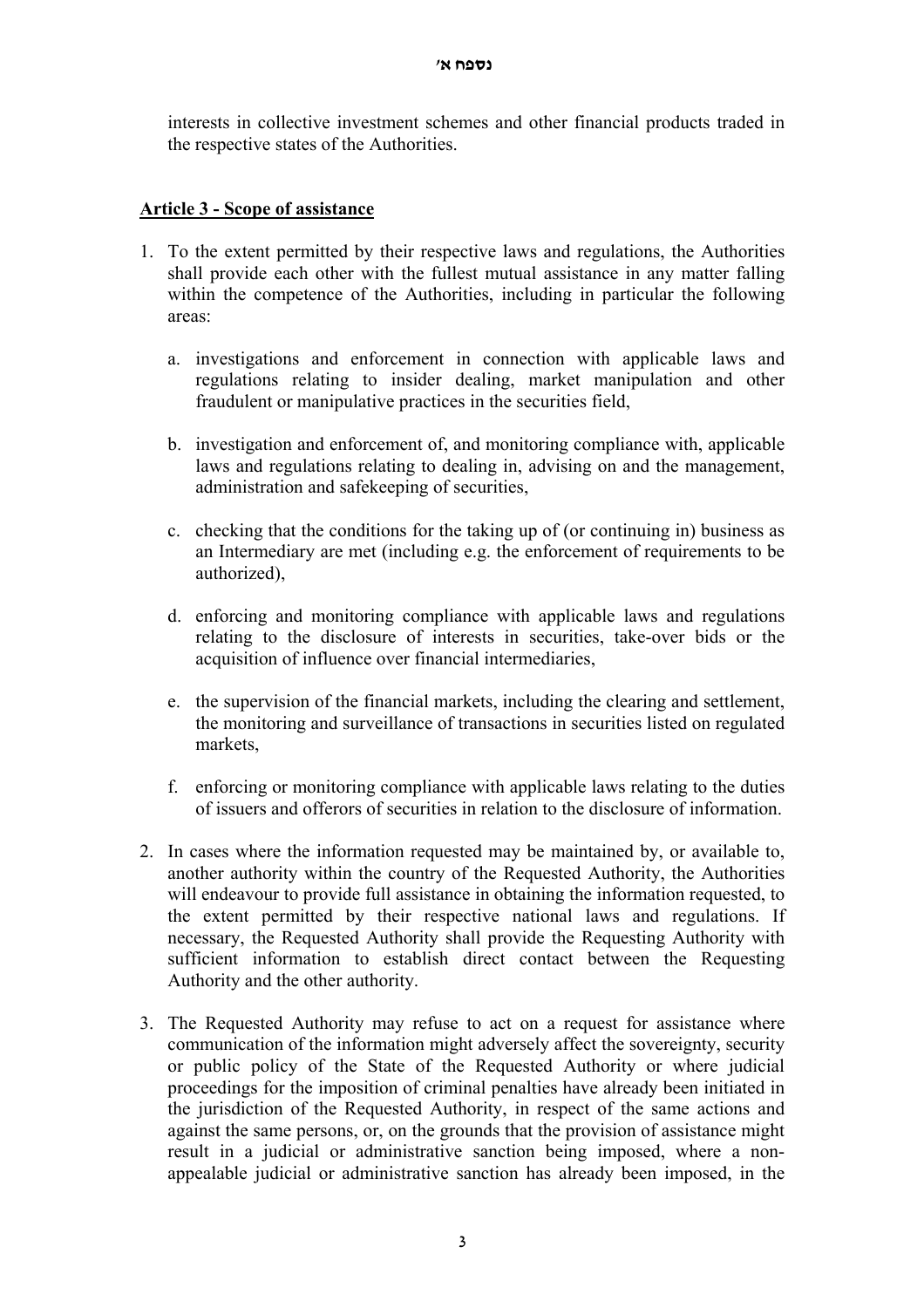jurisdiction of the Requested Authority, in respect of the same actions and against the same persons. Nothing in this provision shall prevent the Requested Authority from refusing a request in accordance with its own domestic laws and regulations.

4. To the extent permitted by their respective national laws and regulations and without prior request, each Authority should provide any other Authority with any relevant factual information available to it and which it believes to be helpful to the other Authority for the discharge of its functions and for the purposes, which it may specify in the communication (unsolicited information).

#### **Article 4 - Requests for Assistance**

- 1. Requests for assistance shall be made in writing, signed by the Chairman or Executive Officer of the Requesting Authority or any other persons authorised by law to do so. The requests shall be addressed to the contact person of the Requested Authority listed in Annex A.
- 2. The Request should specify the following:
	- a. a description of the subject matter of the request and the purpose for which the information is sought and the reasons why this information will be of assistance;
	- b. a description of the specific information, documents or assistance requested by the Requesting Authority;
	- c. a description of the facts that constitute the grounds for the suspicion that the offence that is the subject of the request has been committed, and of the connection between these facts and the assistance requested;
	- d. a short description of the relevant provisions that may have been violated and, if known to the Requesting Authority, a list of the persons or institutions believed by the Requesting Authority to possess the information sought or the places where such information may be obtained and the details that support this belief, to the best of the Requesting Authority's knowledge;
	- e. in so far as the request concerns information relating to transactions in specific securities the Requesting Authority should provide at least, but not limited to the following:
		- a description of the securities in question as precise as possible (including e.g. the relevant code),
		- the names of those firms with whose transactions in the securities the Requesting Authority is concerned,
		- the dates between which transactions in the securities are considered relevant for the purposes of the request,
		- the names of any firms and persons on whose behalf relevant transactions in the securities are believed or suspected to have been entered into;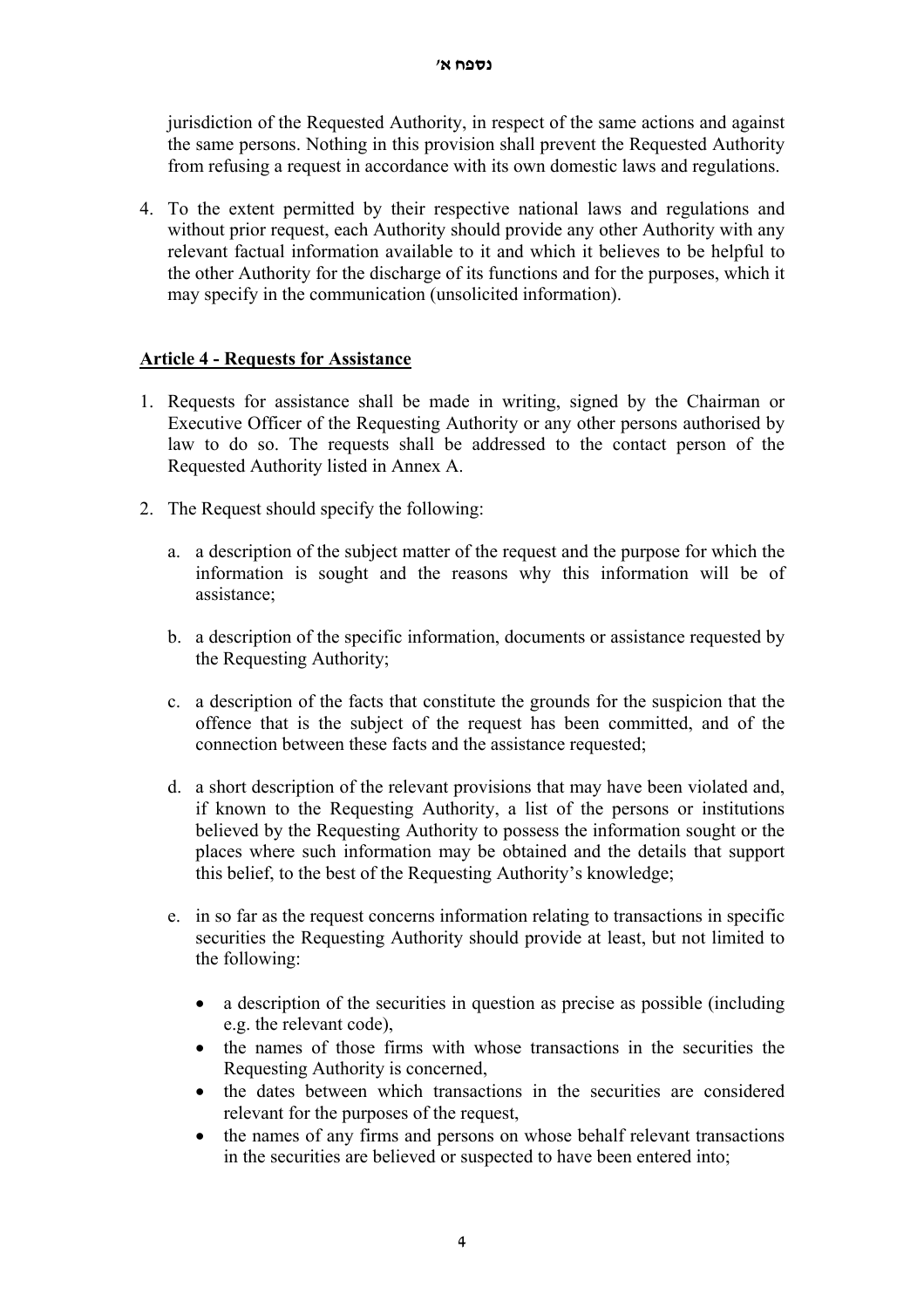- f. in so far as the request relates to information concerning the business or activities of any person, such precise information as the Requesting Authority is able to provide so as to enable such persons to be identified;
- g. an indication of the sensitivity of the information contained in the request and whether the Requesting Authority agrees that the request shall be disclosed to persons whom the Requested Authority may need to approach for information;
- h. whether the Requesting Authority is or has been in contact with any other authority or law enforcement agency in the jurisdiction of the Requested Authority in relation to the subject matter of the request;
- i. any other authority whom the Requesting Authority is aware has an active interest in the subject matter of the request;
- j. an indication of the urgency of the request, or the desired time period for the reply; and
- k. a declaration that any information or document transferred to the Requesting Authority pursuant to the request shall be used solely for the purpose for which it was delivered.

#### **Article 5 - Execution of Requests for Assistance**

- 1. To the extent permitted by their respective laws and regulations, the Requested Authority shall take all reasonable steps to obtain and provide the information sought within a reasonable period of time.
- 2. The Requested Authority shall use the relevant means at its disposal for the execution of the request. The Authorities shall consult and agree on the types of enquiry that may be necessary for the execution of a request.

To the extent permitted by its laws and regulations, the Requesting Authority shall provide the Requested Authority with such further assistance as may reasonably be required for the efficient execution of the request including the provision of further information as to the circumstances surrounding the request, staff or other resources.

To the extent permitted by their respective national laws and regulations the Authorities will consider conducting joint investigations in cases where the request for assistance concerns violations of laws or regulations, where it would assist in the effective investigation of the alleged violations. The Authorities should consult to define the procedures to be adopted for conducting any joint investigation, the sharing of work and responsibilities and the follow up actions to such investigations.

If it appears to the Requested Authority that the response to a request for assistance under this Memorandum of Understanding will incur substantial costs,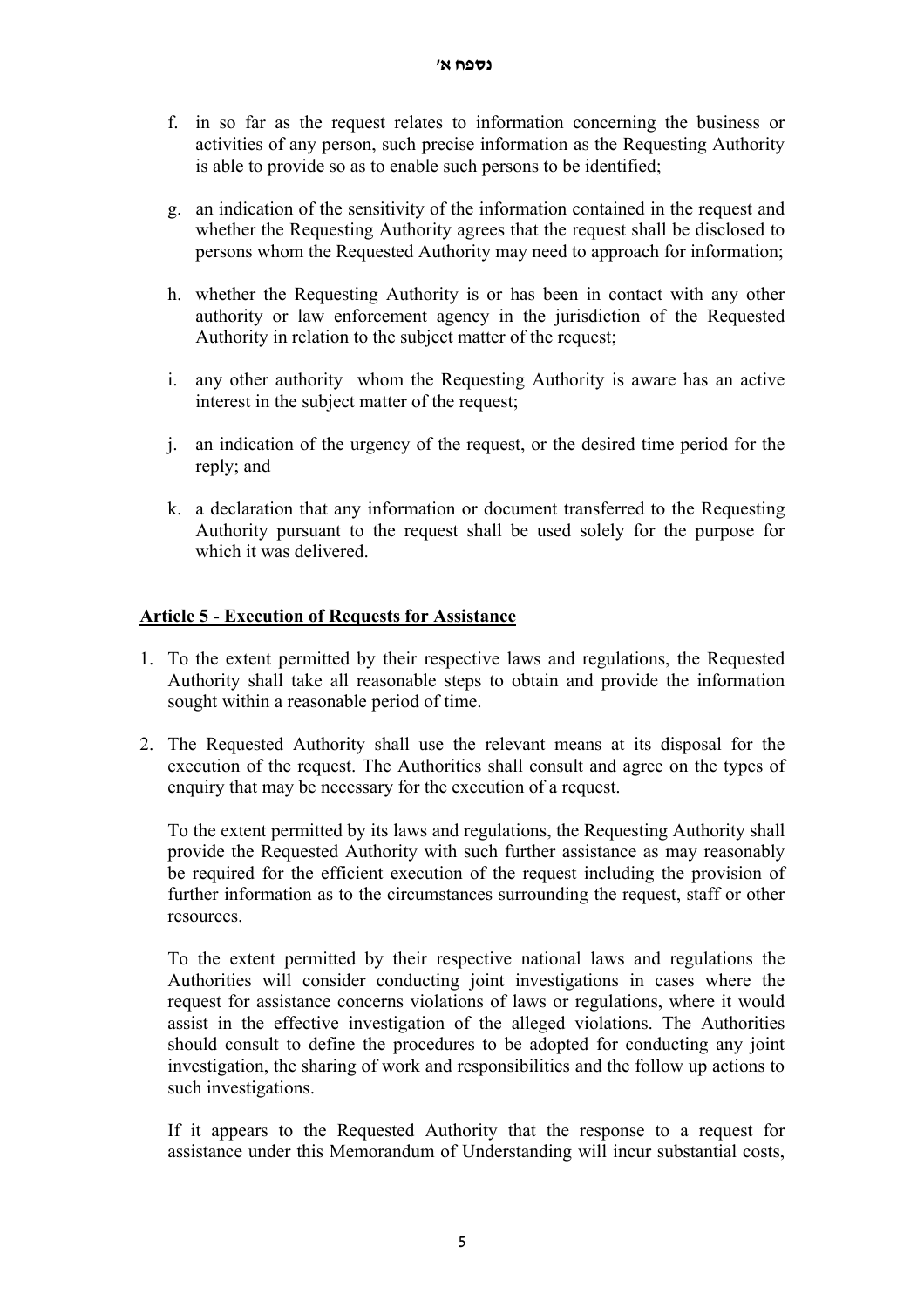the Requested Authority may call for the establishment of a cost sharing arrangement before continuing to respond to such a request.

## **Article 6 - Permissible Uses of the Information Exchanged and Confidentiality**

- 1. The Authorities shall use the information exchanged solely for the purposes of:
	- a. securing compliance with or enforcement of the domestic laws and regulations specified in the Request:
	- b. initiating, conducting or assisting in criminal, administrative, civil or disciplinary proceedings resulting from the violation of the laws and regulations specified in the request, provided however that if any Authority intends to use or disclose information furnished under the Memorandum of Understanding for the purpose of initiating, conducting or assisting in a criminal procedure, it must obtain the prior written consent of the providing Authority;
	- c. any of the particular purposes specified in Art. 3 (1)(a) (f) to the extent that they are administered by the Requesting Authority.
- 2. The Authorities to which unsolicited information is supplied will use this information solely for the purposes stated in the transmission letter or for the purposes of criminal or administrative proceedings or for the discharge of the obligation to report to judicial authorities.
- 3. To the extent permitted by their respective laws and regulations, each Authority will keep confidential any request for assistance made under this Memorandum of Understanding, the contents of such requests and the information received under this Memorandum of Understanding as well as the matter arising in the course of its operation, in particular consultations between Authorities. After consultation with the Requesting Authority, the Requested Authority may disclose the fact that the Requesting Authority has made the request if such disclosure is required to carry out the request. The Requesting Authority will not disclose non-public documents and information received under this Memorandum of Understanding, except in response to a legally enforceable demand. In the event of a legally enforceable demand, the Requesting Authority will notify the Requested Authority prior to complying with the demand, and will assert such appropriate legal exemptions or privileges with respect to such information as may be available. The Requesting Authority will use its best efforts to protect the confidentiality of non-public documents and information received under this Memorandum of Understanding. Nothing in this provision shall obligate the Requested Authority to furnish information and documents in contravention of its own domestic laws and regulations.
- 4. If an Authority intends to use or disclose information furnished under this Memorandum of Understanding for any purposes other than those stated in this Article and in the request, it must obtain the prior consent of the Authority which provided the information. If the Requested Authority consents to the use of the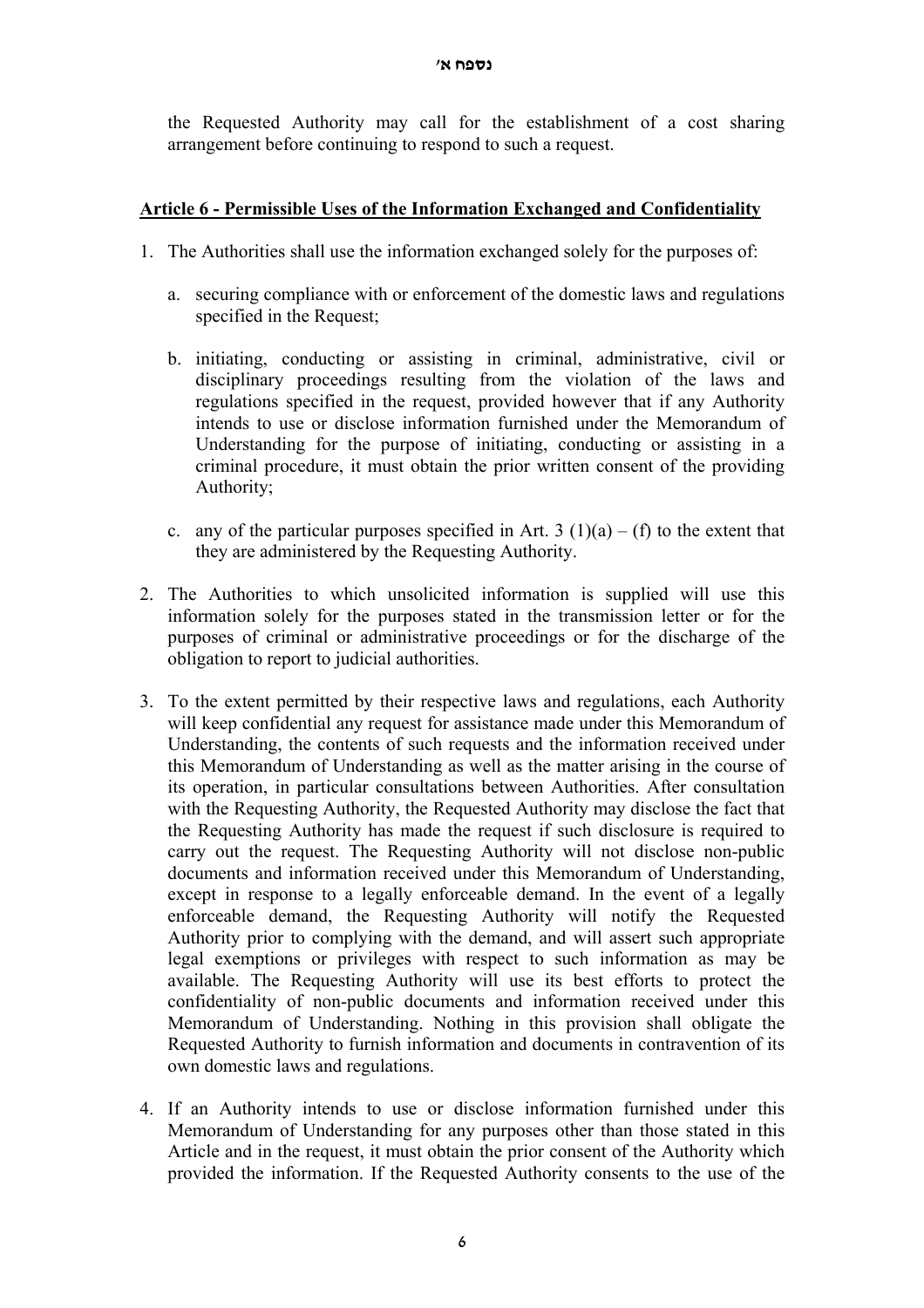information for purposes other than those stated, it may subject it to certain conditions.

- 5. Nothing in paragraphs 1 and 2 of this Article shall prevent an Authority from using or disclosing information in circumstances where such use or disclosure is required in order to comply with its obligations under its respective national laws and regulations.
- 6. If an Authority decides to make public an administrative or a disciplinary sanction within the course of its duties it may, with the consent of the Authority providing the information, indicate that the successful outcome of the case has been achieved with the aid of the international co-operation mechanisms provided for in this Memorandum of Understanding.

## **Article 7 - Consultations**

The Authorities will review the implementation of this Memorandum of Understanding regularly and may conduct consultations in order to improve its operation and to resolve possible difficulties.

## **Article 8 - Amendments to the Memorandum of Understanding**

This Memorandum of Understanding may be amended or modified by mutual consent. Any amendment or modification of this Memorandum of Understanding shall follow the same procedure as its entry into force.

## **Article 9 - Dispute Settlement**

Any dispute or controversy arising from the implementation or application of this Memorandum of Understanding will be settled by negotiation, with a view to an amicable settlement.

## **Article 10 - Entry into Effect and Termination**

- 1. This Memorandum of Understanding shall enter into force on the date of signature.
- 2. This Memorandum of Understanding shall be concluded for an unlimited period of time and may be terminated by any of the Authorities at any time by giving, at least, thirty days prior written notice to the other Authority. If the Requested Authority undertakes to denounce the Memorandum of Understanding, requests for information communicated before the effective date of denunciation will still be processed under this Memorandum of Understanding.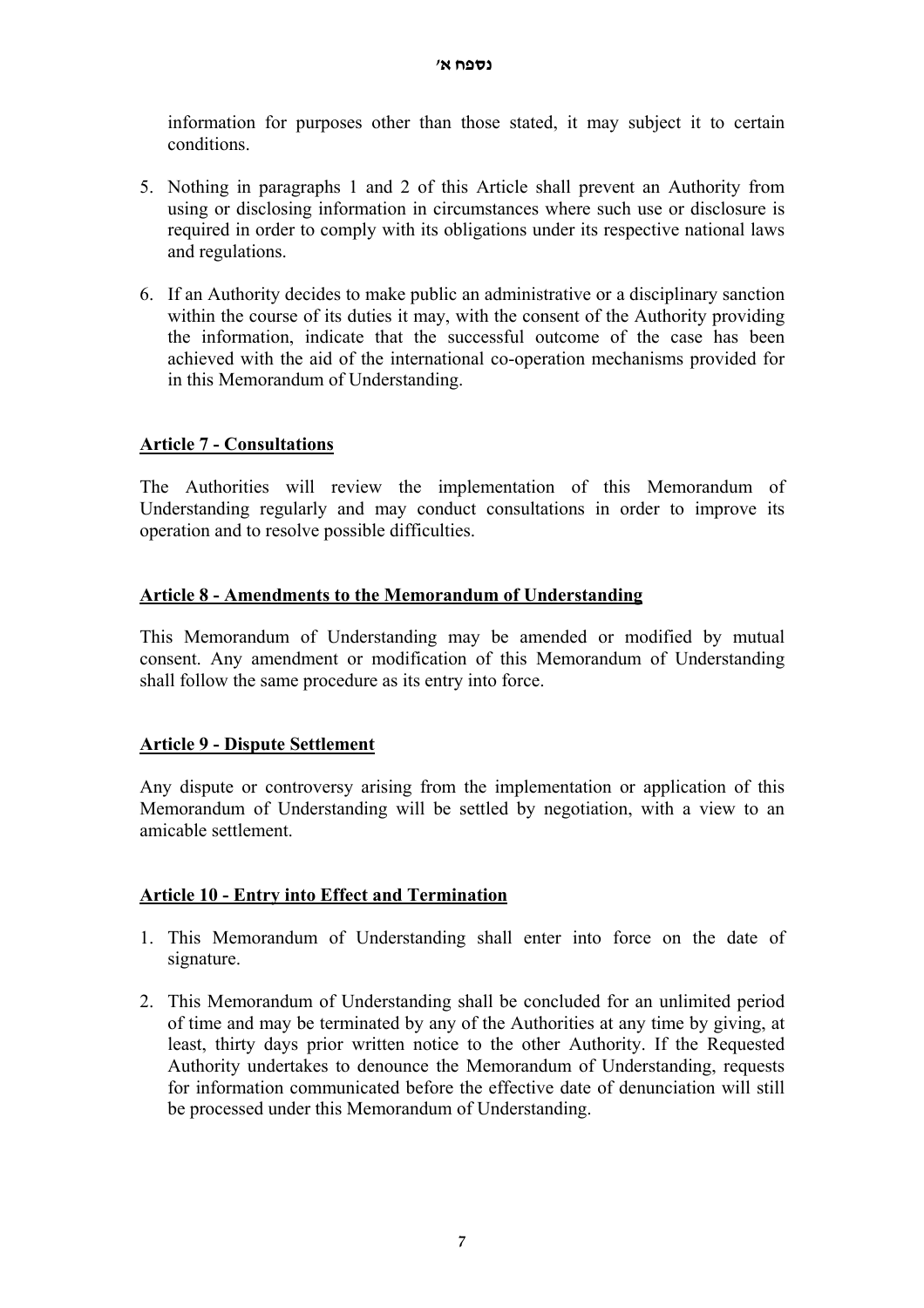#### **נספח א'**

#### *[Signature page of the MOU between the Financial Services Board and the Israel Securities Authority]*

Done at  $\qquad \qquad \text{this} \qquad \qquad \text{day of} \qquad \qquad \text{, 2005,}$ which corresponds to the day of 5765 in duplicate in Hebrew and English all texts being equally authentic.

Financial Services Board

By: Robert Barrow, Executive Officer

Israel Securities Authority

By: Moshe Tery, Chairman